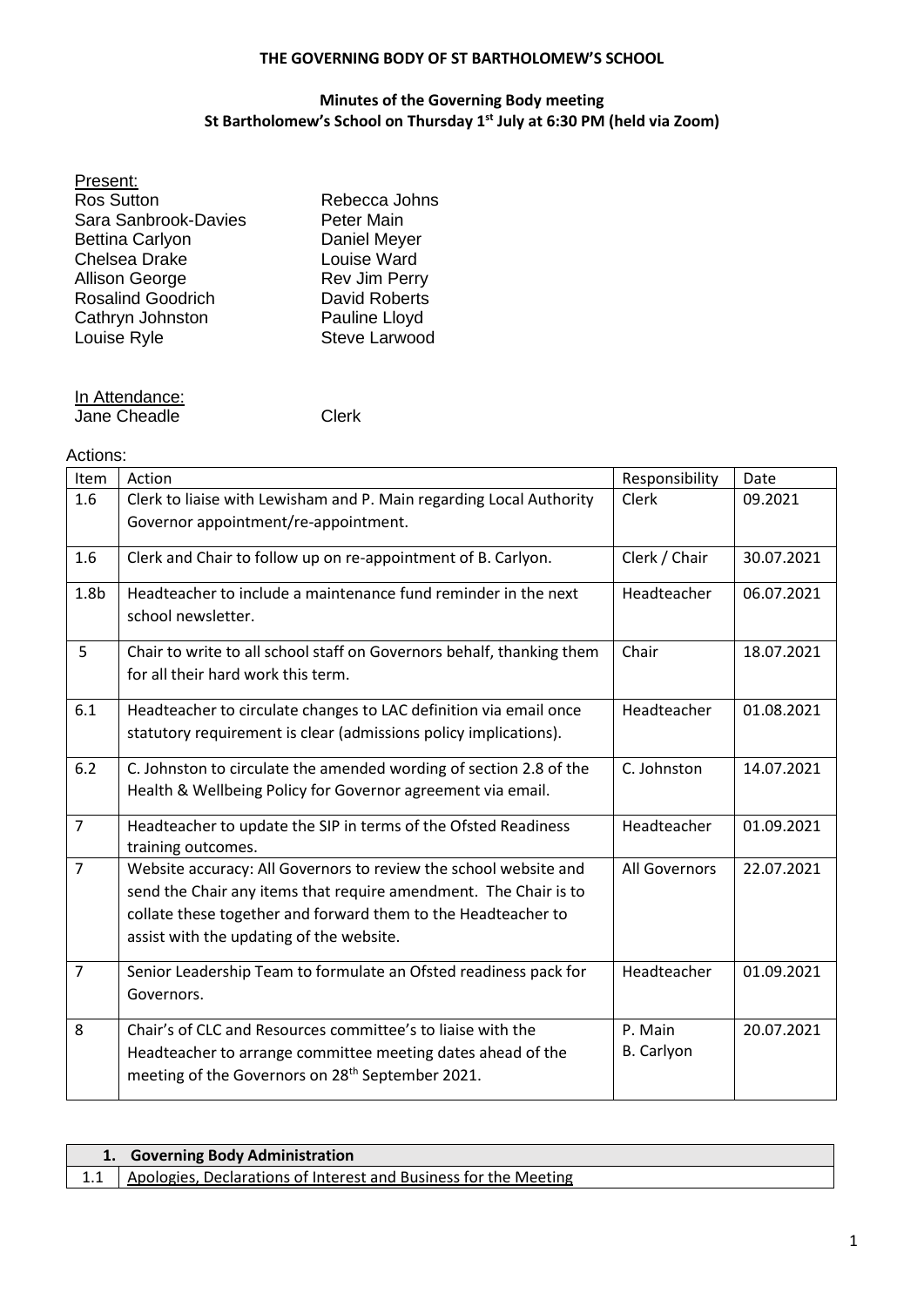|     | Apologies: H. Buckhurst (late). Co-associate Governors, D. Meyer and C. Johnston were to attend<br>the meeting intermittently, leaving the meeting for short periods in order to attend to their parent<br>evening duties.                                                                                                                                                                                                                                                                                                                                                               |
|-----|------------------------------------------------------------------------------------------------------------------------------------------------------------------------------------------------------------------------------------------------------------------------------------------------------------------------------------------------------------------------------------------------------------------------------------------------------------------------------------------------------------------------------------------------------------------------------------------|
|     | The minutes of the Governing Body meeting held 6 <sup>th</sup> June 2021                                                                                                                                                                                                                                                                                                                                                                                                                                                                                                                 |
| 1.2 | Agreed: Governors agreed to the minutes and a copy was signed by the Chair.<br>The signed pages of this and pervious sets of minutes will be posted to the school to be kept on file.                                                                                                                                                                                                                                                                                                                                                                                                    |
|     | Matters arising from the minutes                                                                                                                                                                                                                                                                                                                                                                                                                                                                                                                                                         |
|     | No further Governors have come forward regarding Faith Group Chair vacancy.<br>1.5                                                                                                                                                                                                                                                                                                                                                                                                                                                                                                       |
|     | Governors B. Carlyon and A. George had previously offered to undertake this role in a joint<br>capacity. Both Governors were thanked and the joint chair role was agreed.                                                                                                                                                                                                                                                                                                                                                                                                                |
|     | D. Meyer reported that he would circulate the EYFS video shortly after the meeting.<br>2.1                                                                                                                                                                                                                                                                                                                                                                                                                                                                                               |
| 1.3 | The Chair has written to thank the parent who has been supporting the teacher with<br>3.2<br>regards to the building works.                                                                                                                                                                                                                                                                                                                                                                                                                                                              |
|     | $\mathcal{G}% _{M_{1},M_{2}}^{\alpha,\beta}(\mathcal{G})$<br>Several Governors notified the Chair of additions and corrections to the New Governors<br>information document on the Shared Drive. The Chair is in the process of updating the<br>document. The document will remain on the Shared Drive once completed.                                                                                                                                                                                                                                                                   |
|     | D. Roberts joined the meeting                                                                                                                                                                                                                                                                                                                                                                                                                                                                                                                                                            |
| 1.6 | <b>Governing Body membership</b><br>Local Authority Governor, P. Main's term of office is due to expire in October 2021. P. Main<br>$\bullet$<br>reported that he would consider whether he wished to stand again and notify the Clerk.                                                                                                                                                                                                                                                                                                                                                  |
|     | Action: Clerk to liaise with the Lewisham and P. Main regarding the Local Authority Governor<br>appointment/re-appointment.                                                                                                                                                                                                                                                                                                                                                                                                                                                              |
|     | Foundation Governor, B. Carlyon's term of office is due to end in July 2021. Governors noted<br>$\bullet$<br>that the PCC meeting would be held shortly (2 weeks following the meeting). B. Carlyon stated<br>that she is willing to stand again for the Governor role.                                                                                                                                                                                                                                                                                                                  |
|     | Action: Clerk to follow up on re-appointment of B. Carlyon.                                                                                                                                                                                                                                                                                                                                                                                                                                                                                                                              |
|     | Governor Question: The school Website is out of date in terms of the list of Governors, how can<br>this be rectified? The Headteacher is due to review the school website over the school holidays.<br>Governors and Clerk will support her by ensuring that all information is up to date. This matter<br>will be discussed further later on in the agenda (Item 7.b below)                                                                                                                                                                                                             |
|     | The Chair reminded Governors that she would be stepping down from her role at the next<br>$\bullet$<br>meeting. All Governors were asked to consider putting themselves forward or to consider<br>nominating a fellow Governor for the role.                                                                                                                                                                                                                                                                                                                                             |
|     | Governor Discussion: Governors Reflected on what had worked well whilst working remotely and<br>$\bullet$<br>discussed expectations for future meetings: Governors agreed that overall, meetings on zoom<br>have worked well. Governors agreed that although not as good as meeting face-to-face,<br>working this way has been the best it could have been under the circumstances. Several<br>Governors stated that working remotely has worked well for them. Governors discussed the<br>possibility of using different virtual meeting formats were appropriate (break out rooms, Jam |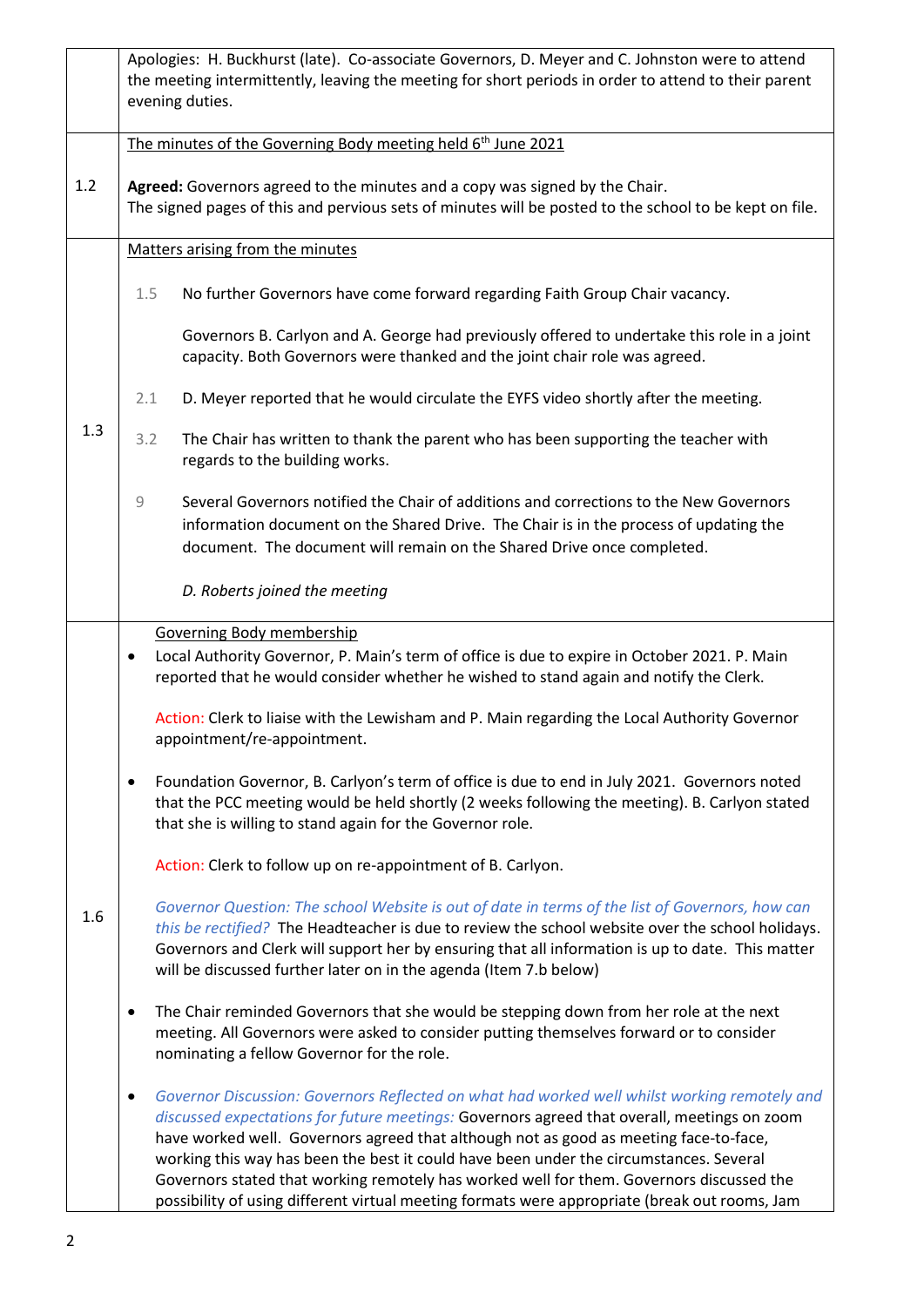|     | Boards, and taking short breaks). These arrangements are to be looked into in order to engage<br>in deeper discussion between Governors. Governors agreed that the Autumn Term meeting was<br>likely to be held virtually. The Autumn term meeting will focus on the statutory Safeguarding<br>duty of all Governors.<br>Action: R. Goodrich to liaise with S. Larwood regarding the agendas for future Governor<br>meetings. Break-out rooms and Jam-boards are to be explored if appropriate and if in-keeping                                                                                                                                                                                                                                                                                                                                                                                                                                                                                                                                                                                                                                                                                                                                                                                                                                                                                                                                                                                                                                                                                                                                                                                                          |
|-----|---------------------------------------------------------------------------------------------------------------------------------------------------------------------------------------------------------------------------------------------------------------------------------------------------------------------------------------------------------------------------------------------------------------------------------------------------------------------------------------------------------------------------------------------------------------------------------------------------------------------------------------------------------------------------------------------------------------------------------------------------------------------------------------------------------------------------------------------------------------------------------------------------------------------------------------------------------------------------------------------------------------------------------------------------------------------------------------------------------------------------------------------------------------------------------------------------------------------------------------------------------------------------------------------------------------------------------------------------------------------------------------------------------------------------------------------------------------------------------------------------------------------------------------------------------------------------------------------------------------------------------------------------------------------------------------------------------------------------|
|     | with the capabilities and network access of all Governors.                                                                                                                                                                                                                                                                                                                                                                                                                                                                                                                                                                                                                                                                                                                                                                                                                                                                                                                                                                                                                                                                                                                                                                                                                                                                                                                                                                                                                                                                                                                                                                                                                                                                |
| 1.7 | Chair's Actions<br>The Chair reported on actions taken of confidential nature under item 10, below.                                                                                                                                                                                                                                                                                                                                                                                                                                                                                                                                                                                                                                                                                                                                                                                                                                                                                                                                                                                                                                                                                                                                                                                                                                                                                                                                                                                                                                                                                                                                                                                                                       |
|     | <b>CLC Committee Report</b><br>a)<br>B. Carlyon reported on the recent committee meeting.<br>The committee had reviewed the Equalities Objectives and the recently established Diversity<br>$\overline{\phantom{a}}$<br>Council (remit: to address all protected characteristics, ensuring a good composite collection of<br>books with representative role models and flip charts that are mindful and representative of the<br>composition of the school, working to the 'all different all special' agenda). The committee<br>noted that the council has plans to hold a costume day, with children representing their culture<br>or that of a family member (background and upbringing).<br>Senior staff have attended race equality training and are looking for opportunities to further<br>$\overline{a}$<br>impact this area within the school. A curriculum committee has been established and is looking<br>at diversity across the curriculum.<br>CLC committee members reviewed the SIP outcomes and there was a detailed discussion on<br>$\overline{\phantom{a}}$<br>data. A formal data review will take place in September 2021 as planned.<br>The committee reviewed school attendance and mental health (as per the SIP) as well as<br>$\overline{\phantom{m}}$<br>charities that the school has supported.<br>Governor Discussion: The best way for the Diversity Council to have meaningful impact.<br>Governors discussed the protected characteristics, noting the need for a focus on all areas. A<br>Governor voiced concern that gender and disability may be less of a focus at times. The<br>Headteacher replied that the school is well aware of the need for balance, noting that the school |
| 1.8 | has done a lot of work around disability and gender stereotyping. This work will continue. A<br>Governor raised the idea of the need to engage in the intersectionality of these characteristics.<br>The Headteacher noted that the Senior leadership is aware of this, however all feedback, advice<br>and comments will be fed back to the team. A Governor voiced concern that the day of<br>dressing-up may, in fact mask bigger areas of difference and questioned whether this was a<br>worthwhile activity for the Diversity Council to undertake. The Headteacher explained that this<br>activity had been requested by the children and that it need not be at the expense of other<br>activities and projects for the council. Staff had felt that this would be a good lead-in to Black<br>History Month and other curriculum areas. Staff are aware that there may be areas that require<br>more steering and this will be reviewed on an ongoing basis, with project and activity updates as<br>they go along. A Governor noted that it was important to talk to the children clearly about<br>diversity and not inundate them with too much information. Governors discussed how best to<br>guide children to ensure that the Diversity Council was a meaningful exercise. Governors agreed<br>that the best way forward would be to think outside the box and for adults to steer the group<br>where appropriate.                                                                                                                                                                                                                                                                                          |
|     | <b>Finance Committee Report:</b><br>b)<br>P. Main reported on the recent meeting and finance committee activities:<br>The school business manager had done a 'great job' to complete the budget with support from<br>$\overline{\phantom{a}}$<br>the Headteacher.<br>Overall the budget is looking better than previously anticipated, however it is still the case that<br>$\overline{\phantom{a}}$<br>the deficit will eat into the cumulative surplus over time. This will continue unless prudent and<br>effective action is taken. The marketing committee have met to devise steps following the                                                                                                                                                                                                                                                                                                                                                                                                                                                                                                                                                                                                                                                                                                                                                                                                                                                                                                                                                                                                                                                                                                                    |
|     | deficit reduction plan.                                                                                                                                                                                                                                                                                                                                                                                                                                                                                                                                                                                                                                                                                                                                                                                                                                                                                                                                                                                                                                                                                                                                                                                                                                                                                                                                                                                                                                                                                                                                                                                                                                                                                                   |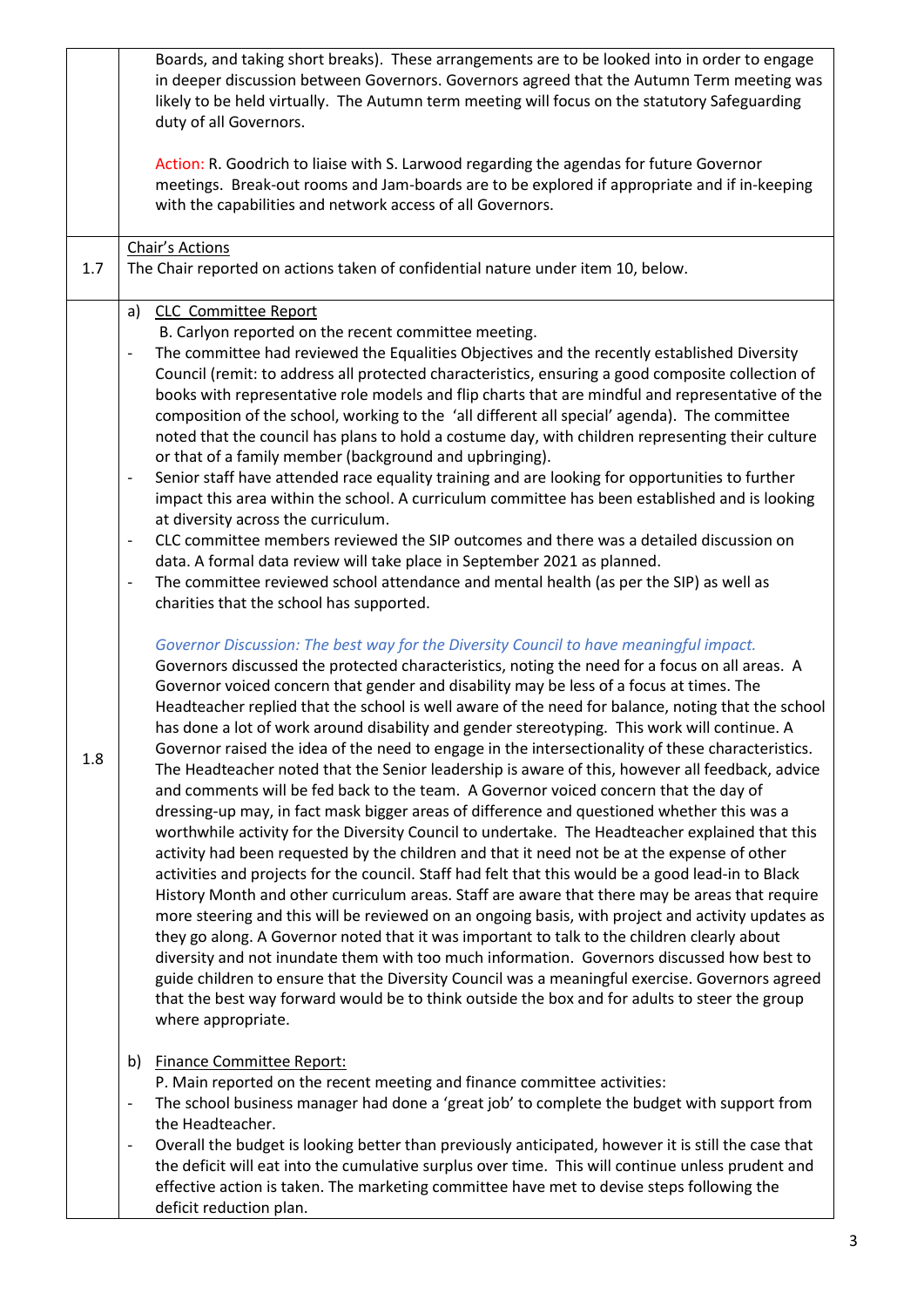|                          | The Headteacher has updated the deficit recovery plan and this is to be a standing agenda item.<br>Pupil numbers are a key factor in terms of the schools finances: 10 children have left the school                                                                                                                                                                                                                                                                                                                                                                                                                                                                                                                                                                                                                                                                                                                                                                                                                                                                                                                                                                                                                                                                                                                                   |
|--------------------------|----------------------------------------------------------------------------------------------------------------------------------------------------------------------------------------------------------------------------------------------------------------------------------------------------------------------------------------------------------------------------------------------------------------------------------------------------------------------------------------------------------------------------------------------------------------------------------------------------------------------------------------------------------------------------------------------------------------------------------------------------------------------------------------------------------------------------------------------------------------------------------------------------------------------------------------------------------------------------------------------------------------------------------------------------------------------------------------------------------------------------------------------------------------------------------------------------------------------------------------------------------------------------------------------------------------------------------------|
|                          | this year. It appears that there have been larger changes at other, local schools (a London-wide<br>trend).                                                                                                                                                                                                                                                                                                                                                                                                                                                                                                                                                                                                                                                                                                                                                                                                                                                                                                                                                                                                                                                                                                                                                                                                                            |
|                          | Governors noted that it is positive and encouraging the incoming reception is full this year.<br>Governors thanked D. Meyer for his considerable efforts talking to parents and working with                                                                                                                                                                                                                                                                                                                                                                                                                                                                                                                                                                                                                                                                                                                                                                                                                                                                                                                                                                                                                                                                                                                                           |
| $\overline{\phantom{a}}$ | early years provision to ensure that the school is full.<br>The maintenance fund contributions have been lower than normal, Chair of Governors has                                                                                                                                                                                                                                                                                                                                                                                                                                                                                                                                                                                                                                                                                                                                                                                                                                                                                                                                                                                                                                                                                                                                                                                     |
|                          | written to parents and it is likely that the Friends of St. Barts will need to be asked for support as<br>well). The committee discussed the matter and arrived at a couple of ideas to promote<br>contributions going forward. A parent pay donation page is to be set up (solely for the<br>maintenance fund with a specific link that can be shared).                                                                                                                                                                                                                                                                                                                                                                                                                                                                                                                                                                                                                                                                                                                                                                                                                                                                                                                                                                               |
|                          | Future forecast of the budget has been set and is available on MyDrive for Governor review. Any<br>questions or points of clarifications are to be emailed to P. Main.                                                                                                                                                                                                                                                                                                                                                                                                                                                                                                                                                                                                                                                                                                                                                                                                                                                                                                                                                                                                                                                                                                                                                                 |
|                          | Agreed: Governors noted and agreed to the 2021/22 cumulative surplus and budget.                                                                                                                                                                                                                                                                                                                                                                                                                                                                                                                                                                                                                                                                                                                                                                                                                                                                                                                                                                                                                                                                                                                                                                                                                                                       |
|                          | Governor Question: is the catch-up fund expected to make any difference to the budget if revised<br>in the general public expenditure review? The school needs to be actively using the catch-up<br>funds solely for its purpose. It is possible that this will make a small improvement in the overall<br>budget but it is not possible to include it at present due to the uncertainty of the amount.                                                                                                                                                                                                                                                                                                                                                                                                                                                                                                                                                                                                                                                                                                                                                                                                                                                                                                                                |
|                          | Governor Question: How much lower is the percentage of maintenance fund contribution this<br>year? It is clear that some families are struggling financially, however the Pupil Premium figures<br>have reduced. Have the reasons behind the drop in contributions been looked into? Would<br>better education of parents and carers and better communication support better contribution<br>levels going forward? The contributions are down by 15%. The contributions had been relatively<br>high the previous year. A parent Governor noted that although the letter was sent out by the<br>Chair, it would be helpful if further notifications were sent (it can get lost on class Dojo).<br>Governors noted that KS 1 parents may have forgotten about parent pay and would need a<br>reminder. It may be that some parents had missed the communication. The Headteacher<br>reported that letters would be sent out to the Year 2's shortly.                                                                                                                                                                                                                                                                                                                                                                                     |
|                          | Action: Headteacher to add maintenance fund reminder to the next school newsletter.                                                                                                                                                                                                                                                                                                                                                                                                                                                                                                                                                                                                                                                                                                                                                                                                                                                                                                                                                                                                                                                                                                                                                                                                                                                    |
|                          | Governor Question: In terms of parent pay, where does that money come from in the event that<br>families are not up to date with payments? And what is the plan to tackle this with individual<br>parents in arrears? This was discussed in detail in the Resources committee meeting. There has<br>been a rise in outstanding payments. A cap on arrears was discussed. The Headteacher is to<br>benchmark and discuss with admin staff to decide on a process that could be put in place to<br>address this rise. The Headteacher and Chair strongly stated that no child would go hunger. At<br>the point of a cap on dinner money, parents are asked to bring in packed lunch. Normally a 2<br>weeks arrears of dinner money is allowed and a reminder is sent out following this. If the arrears<br>continue the family will be asked to provide a packed lunch. If a child turns up without food a<br>sandwich is made for them. The Headteacher reported that the problem appears to be that<br>several working families earn just above the threshold for government school meal support, but<br>are struggling financially. This issue is impacting on other areas such as school journey. The<br>Headteacher reported that the majority of debts are small but they do add up. The school is<br>constantly chasing these up. |
| C)                       | Health & Wellbeing Committee Report:<br>C. Johnston reported on the recent committee meeting. The minutes of the meeting were<br>available for Governor review on the shared drive in advance of the meeting.<br>The Health and Wellbeing Policy has been updated (on MyDrive for Governor review)<br>The work of the mental health support hub has been amazing and highly helpful in some                                                                                                                                                                                                                                                                                                                                                                                                                                                                                                                                                                                                                                                                                                                                                                                                                                                                                                                                            |

difficult situations. Supporting agencies are working together to achieve best practice.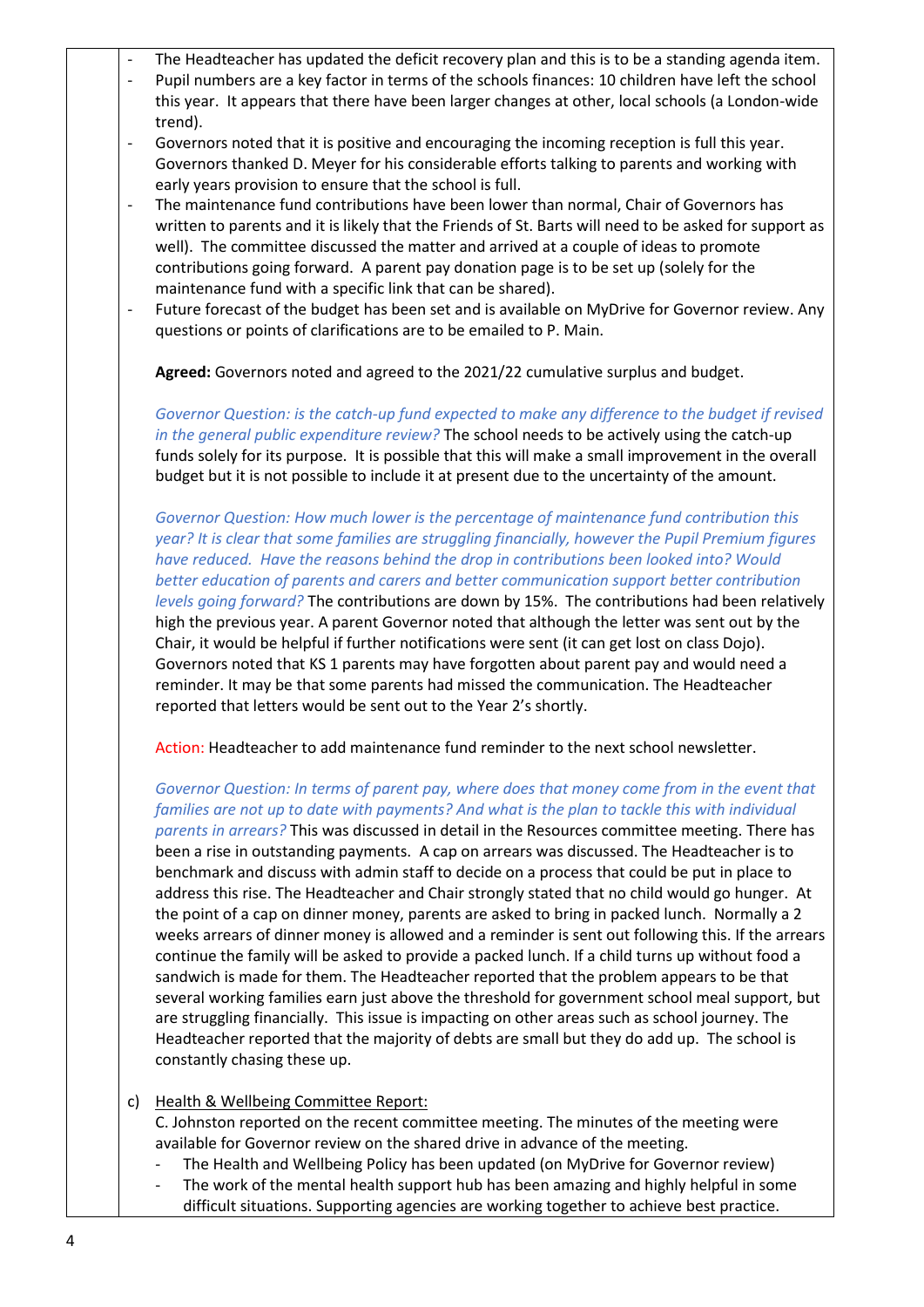| d) Committee membership<br>Agreed: Governors B. Carlyon and A. George had previously offered to undertake this role in a joint<br>capacity. Both Governors were thanked and the joint chair role was agreed.                                                                                                                                                                                                                                                                                                                                                                                                                                                                                                                                                                                                                                                                                                                                                                                                                                                                                                                                                                                                                                                            |
|-------------------------------------------------------------------------------------------------------------------------------------------------------------------------------------------------------------------------------------------------------------------------------------------------------------------------------------------------------------------------------------------------------------------------------------------------------------------------------------------------------------------------------------------------------------------------------------------------------------------------------------------------------------------------------------------------------------------------------------------------------------------------------------------------------------------------------------------------------------------------------------------------------------------------------------------------------------------------------------------------------------------------------------------------------------------------------------------------------------------------------------------------------------------------------------------------------------------------------------------------------------------------|
| e) Class Link Governor Reports<br>Governors will be asked to link with their relevant staff members in September.                                                                                                                                                                                                                                                                                                                                                                                                                                                                                                                                                                                                                                                                                                                                                                                                                                                                                                                                                                                                                                                                                                                                                       |
| <b>Pupil Premium Report</b><br>Joint Link Governors, L. Ryle and D. Roberts reported that they had met to review and gather<br>information regarding the school's Pupil Premium provision. Notes were circulated to Governors<br>in advance of the meeting. The Governors were confident that the needs of the school's Pupil<br>Premium children are well identified and that provision is tailored to these needs. The<br>Headteacher met with the joint Link Governors to explain the impact of the support measures in<br>place for these children run by strong staff members across the school in different areas. The<br>Headteacher had spoken of how the achievement of Pupil Premium children is constantly<br>assessed. Pupil Premium children are always at the top of the agenda of the regular Pupil<br>Progress Meetings. The impact of any intervention is assessed to ensure that successful<br>measures are continued and less successful ones are changed. Research is relied upon to help<br>inform decisions regarding best and most effective intervention.                                                                                                                                                                                       |
| Safeguarding<br>Link Governor P. Lloyd reviewed the Single Central Record on the $1st$ of July 2021.                                                                                                                                                                                                                                                                                                                                                                                                                                                                                                                                                                                                                                                                                                                                                                                                                                                                                                                                                                                                                                                                                                                                                                    |
| <b>Headteacher update</b><br>2.                                                                                                                                                                                                                                                                                                                                                                                                                                                                                                                                                                                                                                                                                                                                                                                                                                                                                                                                                                                                                                                                                                                                                                                                                                         |
| The Headteacher updated Governors on the current situation and the well-being of pupils, staff and                                                                                                                                                                                                                                                                                                                                                                                                                                                                                                                                                                                                                                                                                                                                                                                                                                                                                                                                                                                                                                                                                                                                                                      |
| wider school community. The written report was circulated in advance of the meeting.                                                                                                                                                                                                                                                                                                                                                                                                                                                                                                                                                                                                                                                                                                                                                                                                                                                                                                                                                                                                                                                                                                                                                                                    |
| Governor Question: Regarding the Fish Family Trust comparative data, what are the reasons for the<br>dips in attendance, particularly in Year 4? The dips in attendance are due to lockdown, when the<br>majority of children were not in school. The dot in Year 4, red dot in may cold caught and non-C19<br>related bugs impacting on attendance.                                                                                                                                                                                                                                                                                                                                                                                                                                                                                                                                                                                                                                                                                                                                                                                                                                                                                                                    |
| Governor Question: It appears that EHCP numbers will potentially double. Is this the case, and if so,<br>why? What are the anticipated impacts on the school, staff and finances? The Headteacher stated<br>that yes, this was the case. There will be potentially 17 children next year. This is the highest<br>number for the school and will be a challenge financially. Not all plans come with the money<br>required to ensure they receive the adequate and appropriate support. There is an impact<br>anticipated on staffing wellbeing, due to the increase of complex needs in the pupil cohort. The<br>largest area of change will be Reception, where needs will be significantly higher this year than the<br>last. D. Meyer reported that 6 EHCPs are expected by the mid-autumn term in early years. These will<br>cover a range of needs: autism, physical and Kabuki syndrome. D. Meyer reported that this would<br>pose an exciting challenge to staff. Parents are very much on board. D. Meyer and colleague have<br>been to all of the children's nurseries and all the children have been in to school at least once.<br>Governors noted that there is an additional child who is being worked with to support assessments<br>as soon as possible. |
| Governor Question: What is the research project relating to cognitive load? How is this useful to the<br>school? The school is taking part in the FFT research project. The children have taken maths and<br>English tests internally (not standardized) and these are used to support gaps analysis to inform<br>future teaching. The school has used it in Year 5 as a teaching tool to identify particular children that<br>require support. This has enabled the grouping of the children together to target support. The<br>research is being fed into a national project and the data is being accumulated.                                                                                                                                                                                                                                                                                                                                                                                                                                                                                                                                                                                                                                                       |
| Governor Question: How does the SEND data table relate to local areas? This is not yet clear as<br>national EHCP figures and information is lacking (as detailed in C. Johnson's SEND report). National                                                                                                                                                                                                                                                                                                                                                                                                                                                                                                                                                                                                                                                                                                                                                                                                                                                                                                                                                                                                                                                                 |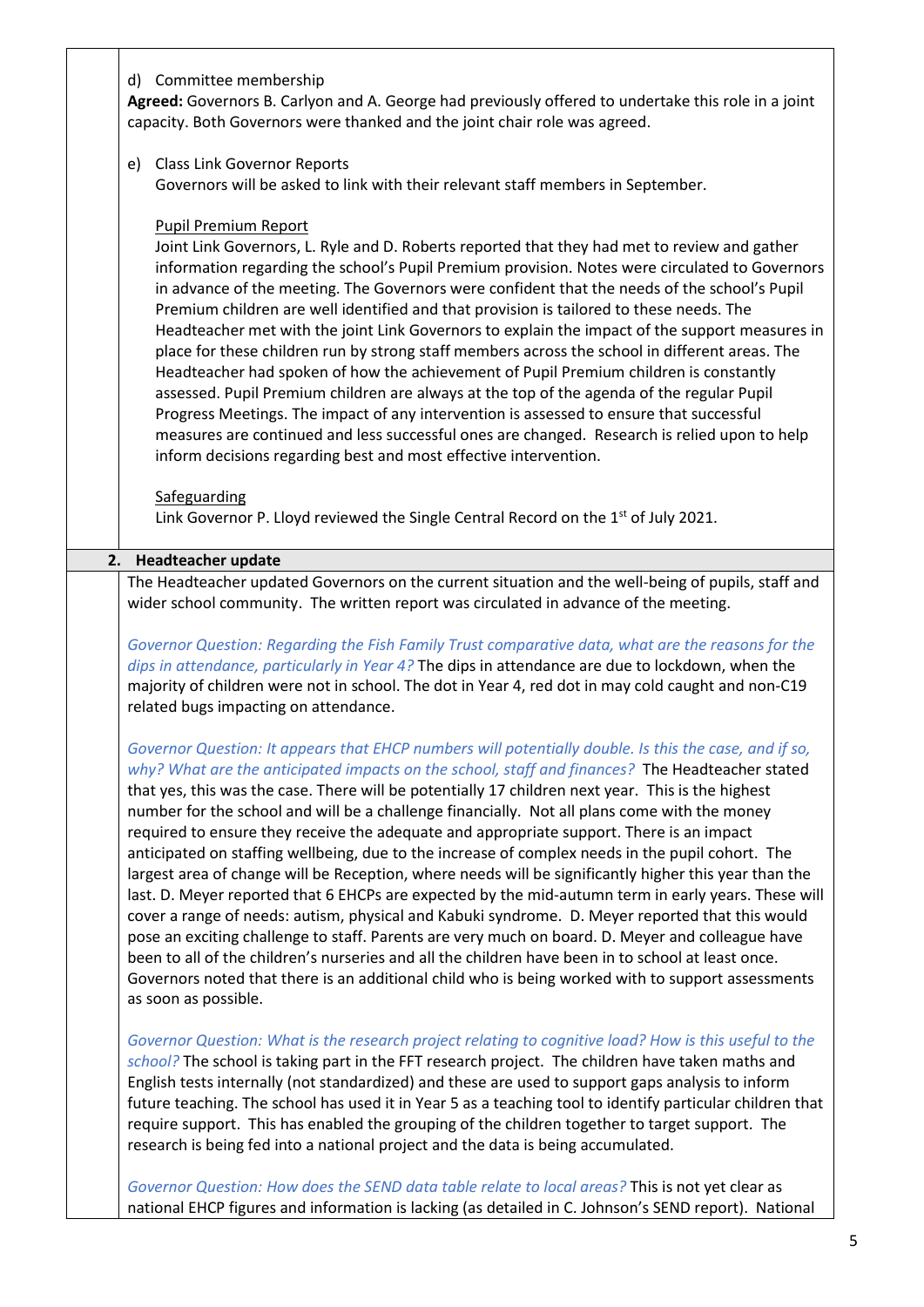figures do not differentiate between composite and EHCP. It is likely that the school will have a higher figure next year and hoped there will be benchmark data available by then. The school is looking into the overlap of Pupil Premium and SEND at present. Further information will be shared with Governors once this work is complete.

*Governor Question: Regarding Pupil Premium, the later Year groups have a higher number and this decreases lower down the school. What impact is anticipated on the budget and is there anything*  Governors need to factor in given that 10 Pupil Premium will leave the school shortly? Numbers of Pupil Premium children are usually lower as families are less likely to apply (in receipt of universal free school meals). The school puts energy in to gently encourage applications and the office is good at supporting parents. As to the impact of 10 children leaving the school, yes this will be significant.

*Governor Question: The report notes a 'lack of data' on equalities. How does this impact on planning, and what can be done?* The 'lack' refers to formal, statutory data (collated data that produces a story across the school). This will be presented to Governors at the next meeting. The school does, however have good data to work with. Planning is based on this data. This data comes from robust teacher assessment with formal running notes reviewed regularly by the Headteacher. By the middle of July 2021, Early Years data will be available (always moderated to be spot on). In addition, phonics screening for Year 1 has been done and there is evidence on the children whose SATS data is lacking (children meeting national expectations evidenced and reading/maths strengths to be analysed and looked into further). S. Larwood on the ready to progress document used to support gaps analysis and catch-up. Data report to be presented to Governors in the September meeting.

*Governor Question: There may be anxiety in the parent body regarding school actions and gap analysis. How are gaps communicated to parents and carers? Could this be improved?* Consultation evenings will take place over the next 3 weeks. Parents will be spoken to on the phone (as per parents evening) and progress, gaps and attainment discussed one to one. Reports are to be going out on 16<sup>th</sup> July 2021 with detailed commentary. The push on wellbeing and support to have children back in to school and the approach to refresh learning behaviour has not been communicated in great detail to parents unless it is an area of significant concern. The majority of children are not quite where they ought to be but they are not far off. Each team sat down and considered each and every child, looking at what was to be taught for the next term to identify the key areas to ensure that the children were as ready as possible for their transition. This will be a similar process undertaken at the first day of the next year, looking at each cohort in terms of their needs. The Headteacher hopes that by this time next year any significant gaps been caught up and was pleased to note that the children are currently thriving at school. S. Larwood reported on the considerable progress that has been made with his year group since returning back to class. There is a lot of support in place. D. Meyer reported that he has not observed a noticeable gap in EYFS. Parents have been spoken to individually in the event of any concern.

*Governor Question: As there is no statuary data at present, is there the possibility of working with other local schools to compare internal data?* The FFT research project is working towards standardized benchmark data and results are forthcoming. The Headteacher voiced that she was willing to look into the possibility of working with local schools, however she noted that not every school is as willing to share data. Within the triad of schools that the Headteacher works closely with, one is quite similar to St. Barts and one is less similar. As such, a comparison of data would be a useful exercise if undertaken.

*Governor Question: Are there plans in place for the summer holidays in terms of closing attainment gaps?* With staff wellbeing and their need for a proper break in mind, the school is not planning to run anything extracurricular with the exception of the arrangements to give the Year 5's as small boost (next year's Year 6 with SATS expectations).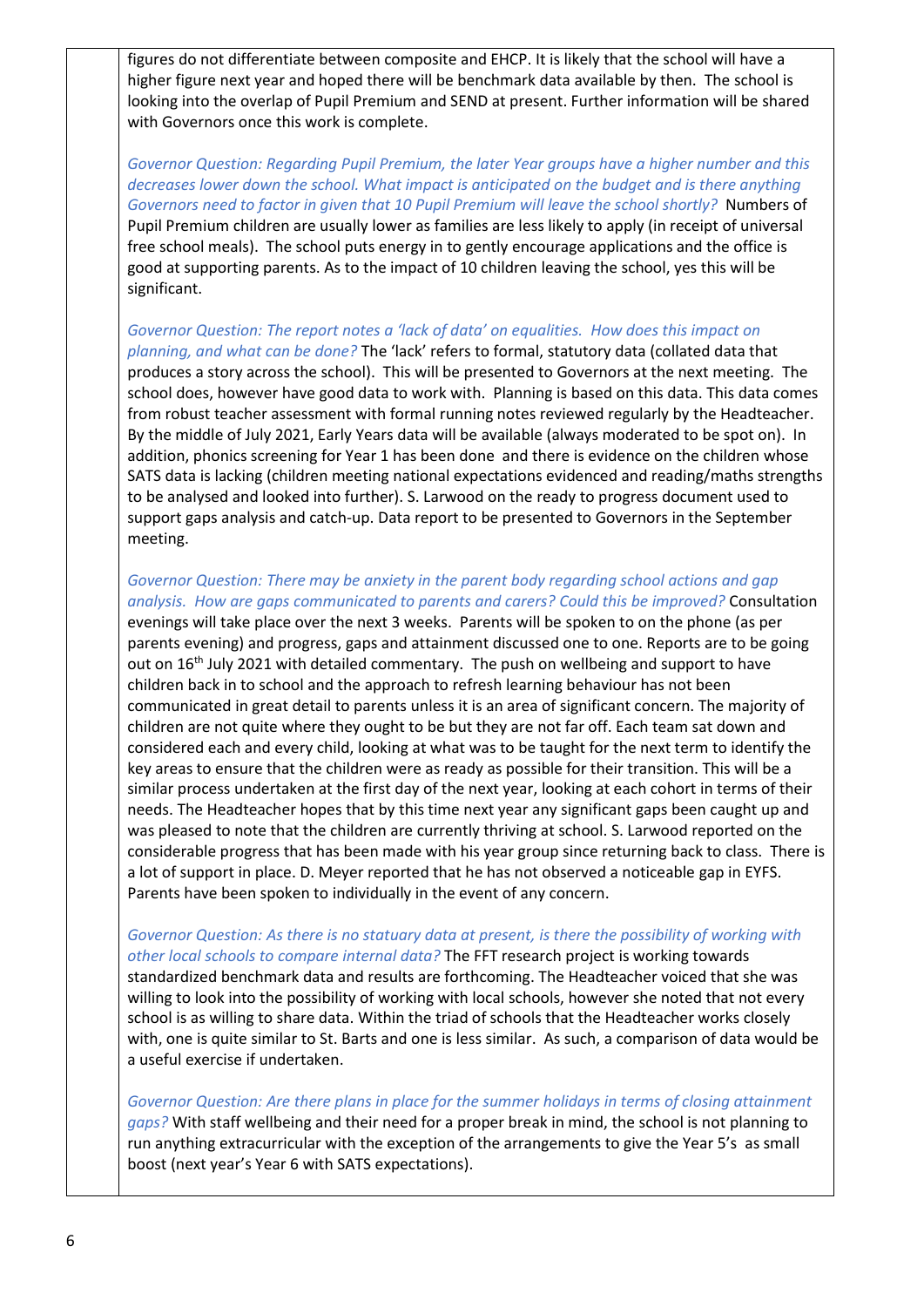|     | Governor Question: Is the school promoting the library's summer reading challenge this year? Yes,                                                                                                                                                                   |
|-----|---------------------------------------------------------------------------------------------------------------------------------------------------------------------------------------------------------------------------------------------------------------------|
|     | there are plans to promote and take-part in the library summer reading challenge again this year.                                                                                                                                                                   |
|     | 3. Safeguarding, Health & Safety, SEND                                                                                                                                                                                                                              |
| 3.1 | Safeguarding Report: The report circulated in advance and is available on the Governors shared<br>drive for review. Link Governor P. Lloyd has reviewed the Single Central Record on the 1 <sup>st</sup> of July<br>2021.                                           |
|     | SEND Report: Detailed in the Headteacher's report, above.                                                                                                                                                                                                           |
|     | Health & Safety Report: No significant updates to report.                                                                                                                                                                                                           |
| 4.  | <b>Finance</b>                                                                                                                                                                                                                                                      |
| 4.1 | Committee report detailed above, under item 1.8.                                                                                                                                                                                                                    |
|     | H. Buckhurst joined the meeting                                                                                                                                                                                                                                     |
| 5.  | <b>Staffing</b>                                                                                                                                                                                                                                                     |
|     | Staffing arrangements for the Autumn term are being worked on at present.                                                                                                                                                                                           |
|     | One confidential staffing matter was discussed under Item 10 below.                                                                                                                                                                                                 |
|     | <b>Staff workload and wellbeing</b>                                                                                                                                                                                                                                 |
|     | Several staff members are due to leave the school due to moving out of the area: L.<br>$\blacksquare$                                                                                                                                                               |
|     | Moore, E. Jeffrey and S. Hinton. All will be greatly missed.                                                                                                                                                                                                        |
|     | 2 maternity covers are due to return to the school part-time.                                                                                                                                                                                                       |
|     | 1 member of staff is now off on long-term sick leave.<br>$\overline{\phantom{a}}$                                                                                                                                                                                   |
|     | Appointments: 1 member of EYF staff (recent QTS) and 1 member of KS 2 (has been<br>$\qquad \qquad -$                                                                                                                                                                |
|     | trained within the school).                                                                                                                                                                                                                                         |
|     | Governor Discussion: How best to show appreciation to staff during this highly challenging<br>period? The Headteacher reported that overall staff have been 'amazing' in terms of their<br>energy and commitment. The Headteacher is grateful to all staff members. |
|     | Action: Chair to write to all school staff on the Governors behalf, thanking them for all their<br>hard work this term.                                                                                                                                             |
| 6.  | <b>Policies</b>                                                                                                                                                                                                                                                     |
|     | <b>Admissions Policy</b>                                                                                                                                                                                                                                            |
|     | New guidance has been received. The STBE is to meet to agree changes (due by 31 <sup>st</sup> August                                                                                                                                                                |
| 6.1 | 2021). This is to comply with the expanded definition of LAC children (which has recently<br>gone to parliament. The school and STBE are waiting to hear if the changes are agreed at                                                                               |
|     | parliament level. Admissions Policy changes are to be looked into in the Autumn term 2<br>(agenda Item).                                                                                                                                                            |
|     | Action: Headteacher to circulate changes to LAC definition (admissions policy implications) via<br>email once statutory requirement is clear.                                                                                                                       |
|     | Mental health and Wellbeing Policy                                                                                                                                                                                                                                  |
|     | Governors reviewed the policy wording. Governors thanked C. Johnston for all her work for<br>her proactive work in pulling in the significant support form outside agencies.                                                                                        |
|     | Governor Discussion: the best wording of section 2.8 of the policy to ensure clarity regarding<br>the overlap of safeguarding and confidentiality. How to ensure the Safeguarding and<br>Wellbeing policies are well aligned?                                       |
|     |                                                                                                                                                                                                                                                                     |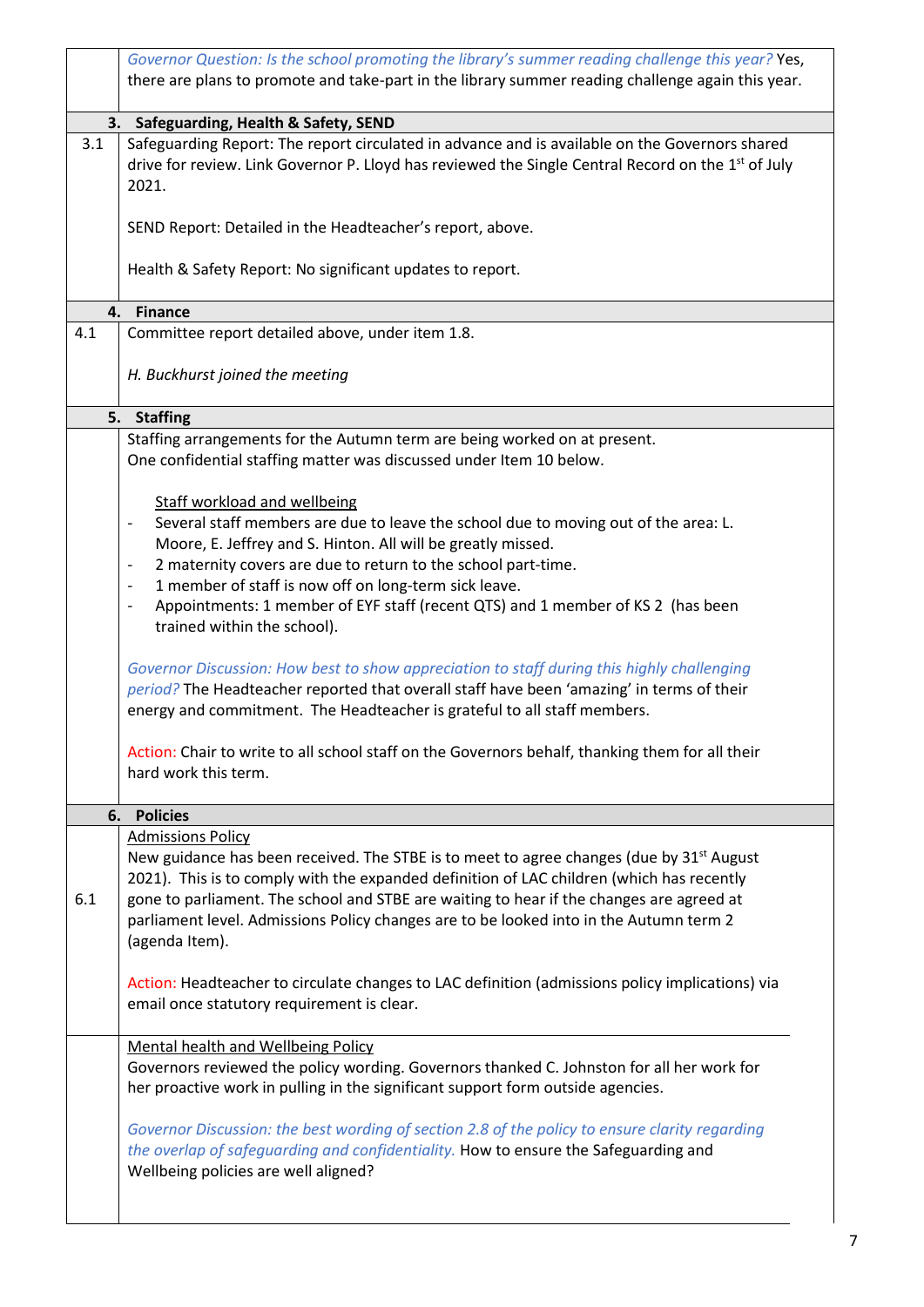| 6.2 | Action: C. Johnston to circulate the amended wording of section 2.8 for Governor agreement<br>via email.                                                                                                                                                                                                                                                                                                                                                                                                                                                                                                                                                                                                                                                                                                                                                                                                                                                                                                                                                                                                                                             |
|-----|------------------------------------------------------------------------------------------------------------------------------------------------------------------------------------------------------------------------------------------------------------------------------------------------------------------------------------------------------------------------------------------------------------------------------------------------------------------------------------------------------------------------------------------------------------------------------------------------------------------------------------------------------------------------------------------------------------------------------------------------------------------------------------------------------------------------------------------------------------------------------------------------------------------------------------------------------------------------------------------------------------------------------------------------------------------------------------------------------------------------------------------------------|
|     | Agreed: The Mental Health and Welling Policy (subject to the correction of the wording of<br>item 2.8).                                                                                                                                                                                                                                                                                                                                                                                                                                                                                                                                                                                                                                                                                                                                                                                                                                                                                                                                                                                                                                              |
| 7.  | <b>Governor Activities and Training</b>                                                                                                                                                                                                                                                                                                                                                                                                                                                                                                                                                                                                                                                                                                                                                                                                                                                                                                                                                                                                                                                                                                              |
|     |                                                                                                                                                                                                                                                                                                                                                                                                                                                                                                                                                                                                                                                                                                                                                                                                                                                                                                                                                                                                                                                                                                                                                      |
|     | <b>Governor Training Updates</b><br>Ofsted Readiness Training Report and Actions: Governors agreed that the training had been<br>highly useful and informative. Governors noted that familiarization with the SEF would be key<br>for all Governors to ensure they were able to answer and evidence inspector questions.<br>Governors will be allowed to take key documents in with them to the interview. Safeguarding<br>is a clear Ofsted priority and the school is up to date in all matters, with rigorous systems in<br>place. Governors agreed to the following actions, resulting from the training:<br>Action: Headteacher to update the SIP in terms of the Ofsted Readiness training<br>outcomes.<br>Action: Website accuracy: All Governors to review the school website and send the Chair<br>$\qquad \qquad -$<br>any items that require amendment. The Chair is to collate these together and forward to<br>the Headteacher to assist the updating of the website. Thanks to Governors D. Roberts<br>and B. Carlyon who have already done so.<br>Items to be reviewed in September: Scheme of Delegation<br>$\overline{\phantom{m}}$ |
|     | Action: Senior Leadership Team to formulate an Ofsted readiness pack for Governors.<br>$\qquad \qquad -$<br>Governors asked that Ofsted remain a standing item on the agenda.<br>$\qquad \qquad -$<br>A Governors away day to be planned.<br>$\qquad \qquad -$                                                                                                                                                                                                                                                                                                                                                                                                                                                                                                                                                                                                                                                                                                                                                                                                                                                                                       |
|     | H. Buckhurst attended the Unconscious Bias Training recently. She reported that the<br>training had been 'brilliant' and 'eye opening'. Slides are to be shared with Governors and<br>a form to be completed for the Governor file.                                                                                                                                                                                                                                                                                                                                                                                                                                                                                                                                                                                                                                                                                                                                                                                                                                                                                                                  |
|     | A. George reported that she had attended the 'excellent' Budget Training for Governors<br>that had highlighted the strategic monitoring role of Governance in this area. Slides to be<br>circulated shortly.                                                                                                                                                                                                                                                                                                                                                                                                                                                                                                                                                                                                                                                                                                                                                                                                                                                                                                                                         |
|     | D. Meyer reported on the training recently attended: Single Central Rerecord, Budgets<br>for Governors and Governor Role in Maintaining School Buildings. D. Meyer has<br>completed other training in addition to this and will send the Chair a full list of the<br>training that has been completed.                                                                                                                                                                                                                                                                                                                                                                                                                                                                                                                                                                                                                                                                                                                                                                                                                                               |
|     | L. Ryle reported on the New Governor Training that she has attended, noting that it had<br>been 'very good'.                                                                                                                                                                                                                                                                                                                                                                                                                                                                                                                                                                                                                                                                                                                                                                                                                                                                                                                                                                                                                                         |
|     | <b>Future Governor Training Needs</b><br>The Chair asked Governors to consider any area they would particularly like training in and to<br>let her know. Group training arrangements will be looked into where possible.                                                                                                                                                                                                                                                                                                                                                                                                                                                                                                                                                                                                                                                                                                                                                                                                                                                                                                                             |
|     | The Diocese is running Unconscious Bias Training on $7th$ July 2021. Both Headteacher and<br>Chair plan to attend.                                                                                                                                                                                                                                                                                                                                                                                                                                                                                                                                                                                                                                                                                                                                                                                                                                                                                                                                                                                                                                   |
| 8.  | Next meeting dates and agenda items                                                                                                                                                                                                                                                                                                                                                                                                                                                                                                                                                                                                                                                                                                                                                                                                                                                                                                                                                                                                                                                                                                                  |
|     | Governing Body dates for 2021/22<br>Governors agreed that going forward, different days of the week would be chosen for their<br>meetings (Monday, Tuesday and Thursday evenings). The next meeting of the Governors will<br>take place on Tuesday 28th September 2021 6:30PM                                                                                                                                                                                                                                                                                                                                                                                                                                                                                                                                                                                                                                                                                                                                                                                                                                                                        |